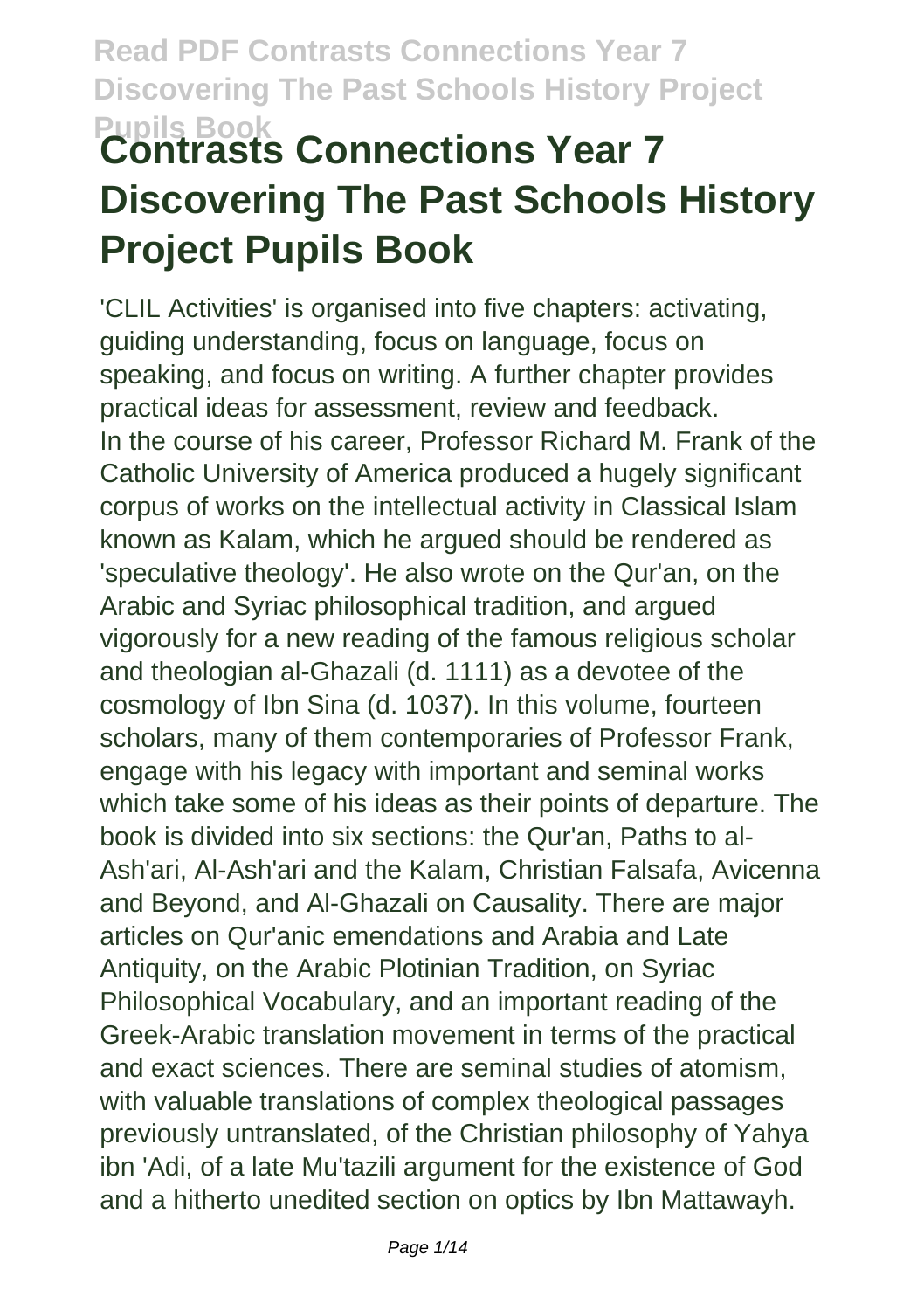**Pupils Book** These are complemented by important, close readings of Avicenna's epistemology and his Metaphysics together with a major, new survey of the Avicennan tradition in the madrasas of the Islamic East. The volume ends with two discussions of the perennial question of al-Ghazali's theory of causality. In addition, the volume contains an autobiographical piece by Professor Frank and a complete bibliography of his published works.

First published in 1938, 'Anthem' is a dystopian fiction novel by British writer Ayn Rand. It takes place at some unspecified future date when mankind has entered another dark age. Technological advancement is now carefully planned and the concept of individuality has been eliminated.

This book constitutes the refereed proceedings of the 10th International Conference on Intelligent Data Analysis, IDA 2011, held in Porto, Portugal, in October 2011. The 19 revised full papers and 16 revised poster papers resented together with 3 invited papers were carefully reviewed and selected from 73 submissions. All current aspects of intelligent data analysis are addressed, particularly intelligent support for modeling and analyzing complex, dynamical systems. The papers offer intelligent support for understanding evolving scientific and social systems including data collection and acquisition, such as crowd sourcing; data cleaning, semantics and markup; searching for data and assembling datasets from multiple sources; data processing, including workflows, mixed-initiative data analysis, and planning; data and information fusion; incremental, mixedinitiative model development, testing and revision; and visualization and dissemination of results; etc. During the past 25 years, a great deal of research and theory has addressed the development of young children's understanding of mental states such as knowledge, beliefs, desires, intentions, and emotions. Although developments in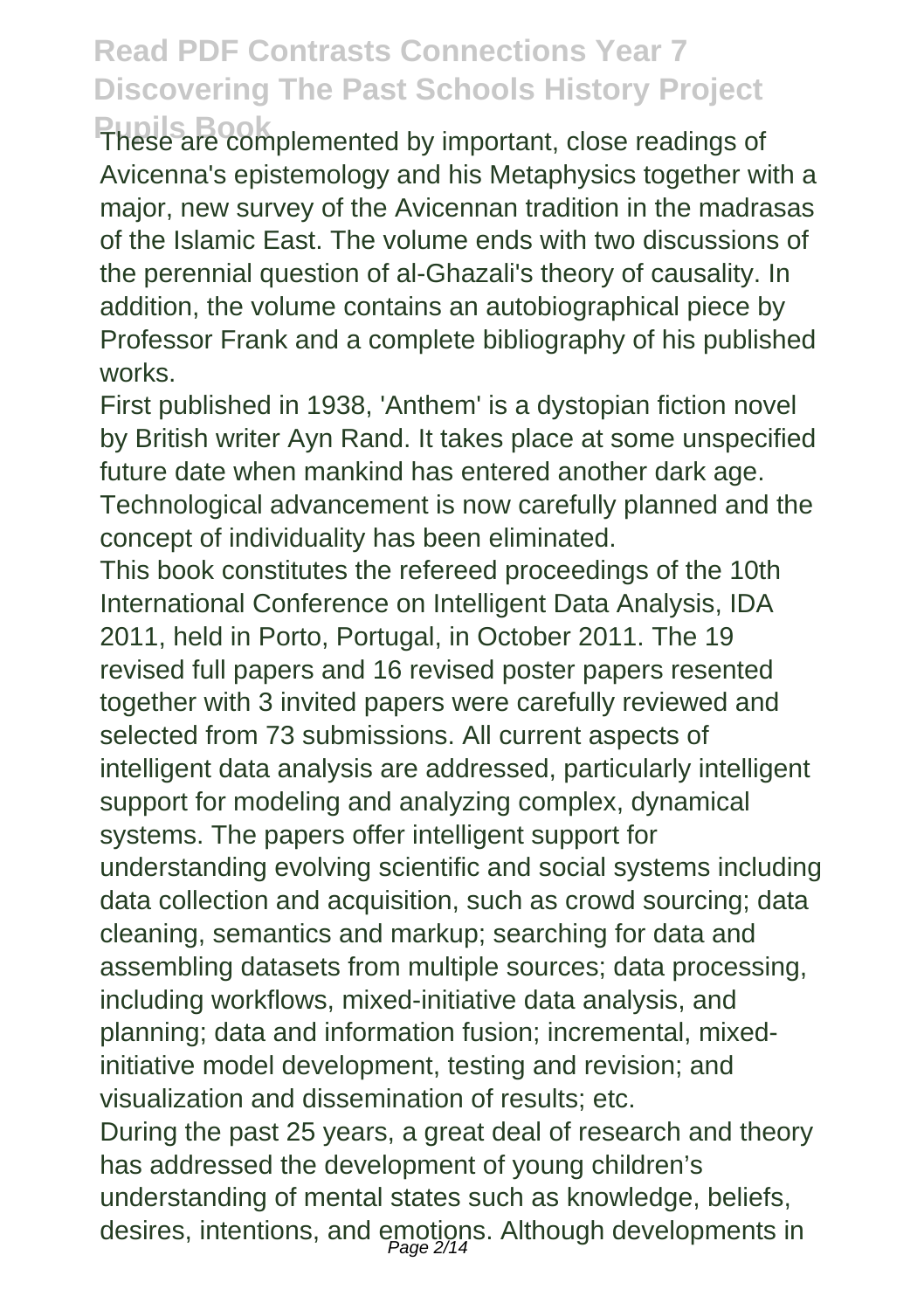**Pupils Book** children's understanding of the mind subsequent to early childhood has received less attention, in recent years a growing body of research has emerged examining understanding of psychological functioning during middle and late childhood. Combined with the literature on adolescent epistemological development, this research provides a broader picture of age-related changes in children's understanding of the mind. Guided by the goals of describing developmental changes in children's concepts of cognitive functioning and identifying sources of information that contribute to learning about cognition, Children's Discovery of the Active Mind organizes empirical literature concerning the development of children's knowledge of cognitive activities from early childhood to adolescence and presents a conceptual framework that integrates children's introspective activities with social influences on development. Bringing together theoretical and empirical work from developmental, cognitive, and social psychology, the author argues that rather than depending upon a single source of information, developmental progress is driven by combinations of children's conceptual knowledge of mental functioning, children's phenomenological awareness of their own cognitive activities, and children's social experience. A remarkable new way to move beyond biases and blind spots (especially if you don't think you have any!) so you can communicate more effectively with a friend, lover, relative, or colleague You know what it feels like to be "at odds" with someone. Sometimes it seems like you are speaking completely different languages. Cognitive neuroscientist Dr. Dawna Markova and communication expert Angie McArthur have spent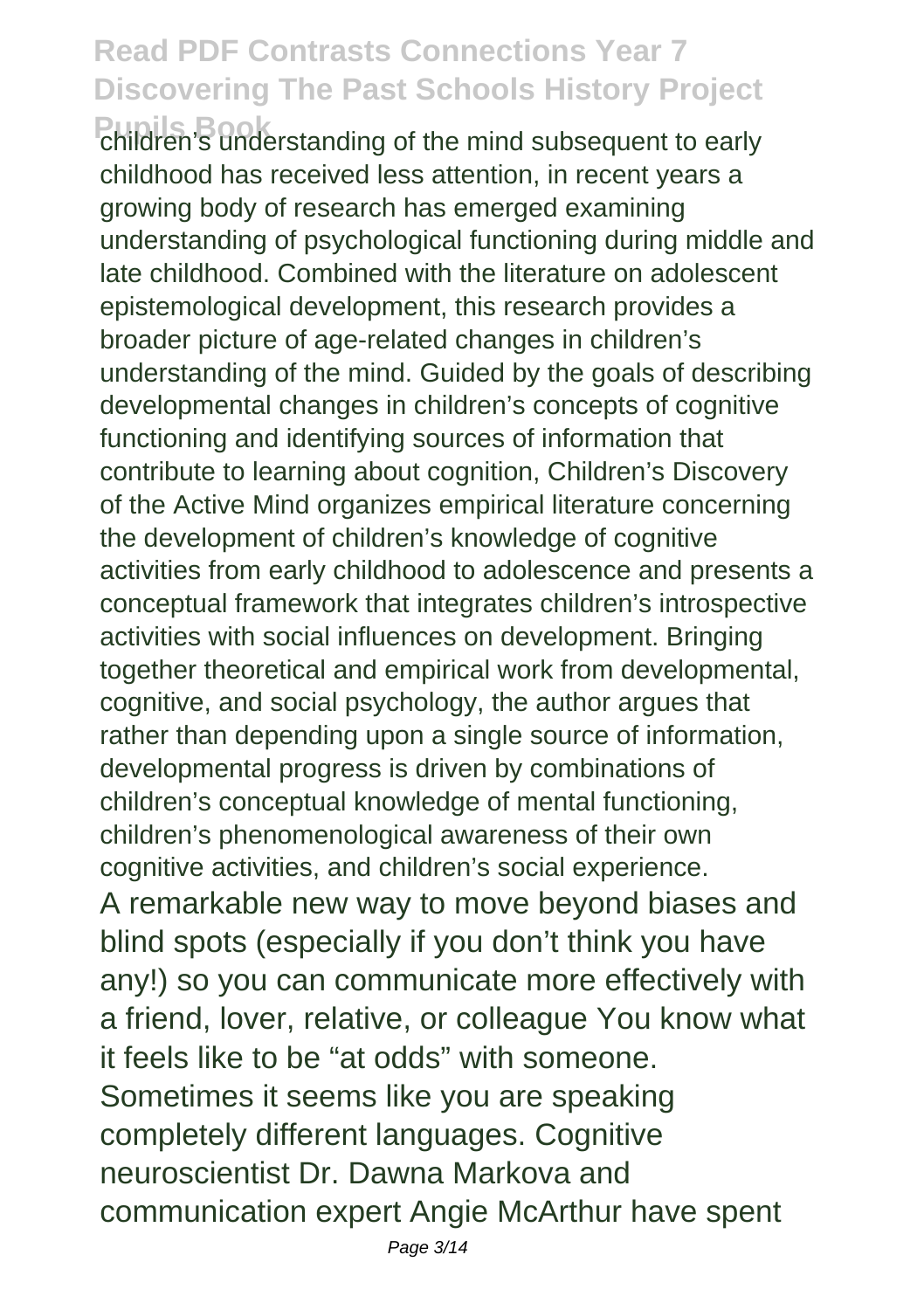**Pupils Book** years developing and implementing tools to help people find common ground. In Reconcilable Differences, they provide the strategies you need to bridge the gap at the heart of your differences with others. Each of us possesses rational intelligence: the capacity to divide information into discrete categories, processes, and logical steps. But you may not realize that the secret to building bridges between people lies hidden in your relational intelligence: the way you communicate, understand, learn, and trust. Reconcilable Differences shows you how to map mind patterns (the secret to pinpointing communication pitfalls) and identify thinking talents (the catalysts for peak performance). You will gain insights into how you learn in order to turn doubt into trust and uncertainty into productive engagement. Brimming with anecdotes and advice not only from the authors' files but also from their own experiences as a mother- and daughter-in-law who are like night and day, Reconcilable Differences is your guidebook for making profoundly positive change with those you care about. Advance praise for Reconcilable Differences "Reconcilable Differences offers an inspiring way to bridge differences with someone you care about. It will help you identify and improve your relational intelligence, and become a better communicator in the process."—Deepak Chopra, co-author of You Are the Universe: Discovering Your Cosmic Self and Why It Page 4/14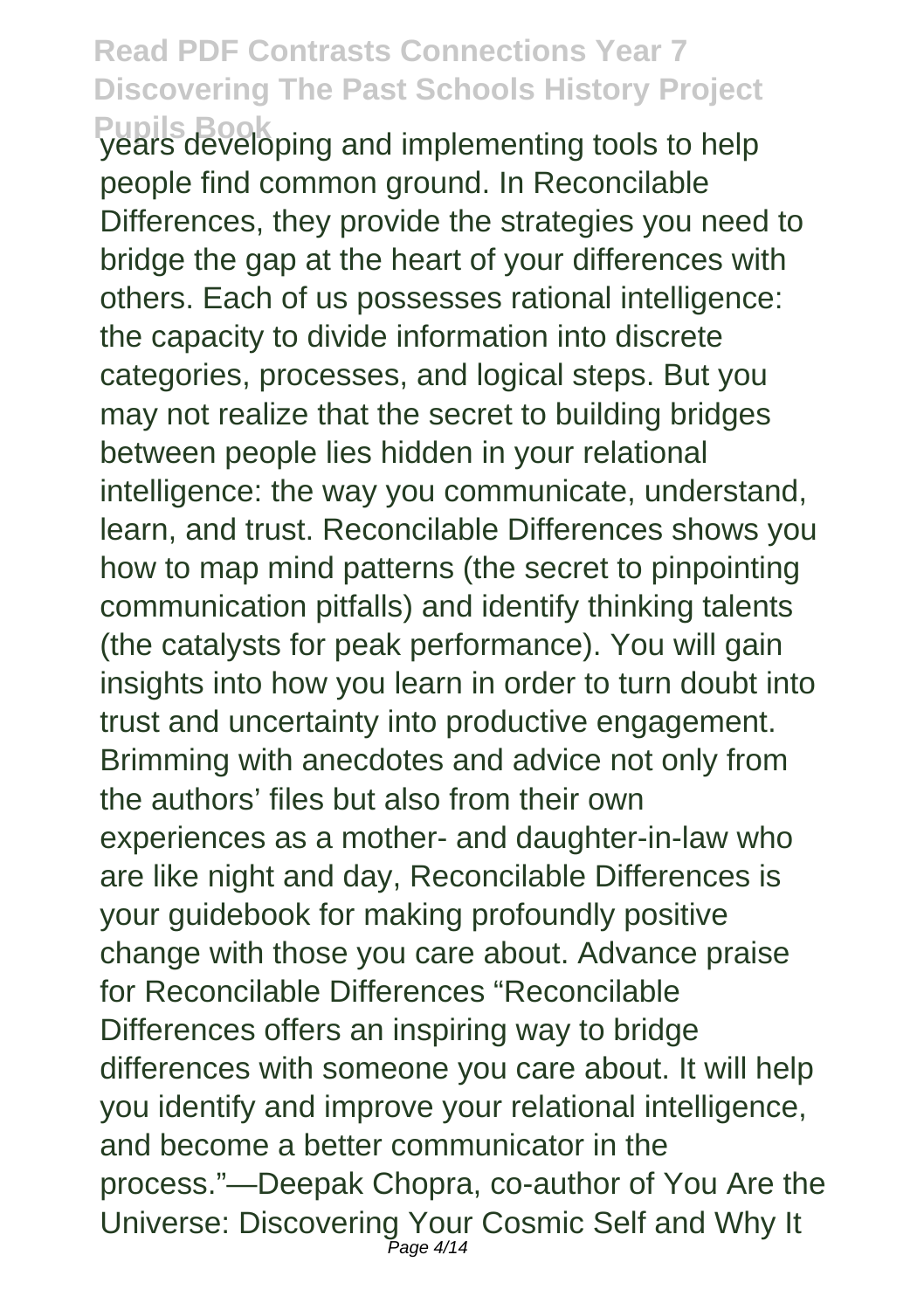**Pupils Book**<br>Matters "Dawna Markova and Angie McArthur offer an extremely insightful road map to navigating the diverse ways each of us approaches making ourselves understood, as well as the way we tend to hear others. The insights and strategies herein are simple and elegant. The advice is as invaluable for success at work as it is for success in life."—Peter Sims, founder and CEO, Parliament, Inc., and author of Little Bets: How Breakthrough Ideas Emerge from Small Discoveries "True communication begins with understanding yourself and the way you are being understood. This book is a powerful guide to selfanalysis and bridge-building."—Suzy Amis Cameron, co-founder, the MUSE School

This textbook introduces the basics of protein structure and logically explains how to use online software to explore the information in protein structure databases. Readers will find easily understandable, step-by step exercises and videotrainings to support them in grasping the fundamental concepts. After reading this book, readers will have the skills required to independently explore and analyze macromolecular structures, will be versed in extracting information from protein databases and will be able to visualize protein structures using specialized software and on-line algorithms. This book is written for advanced undergraduates and PhD students wishing to use information from structural biology in their Page 5/14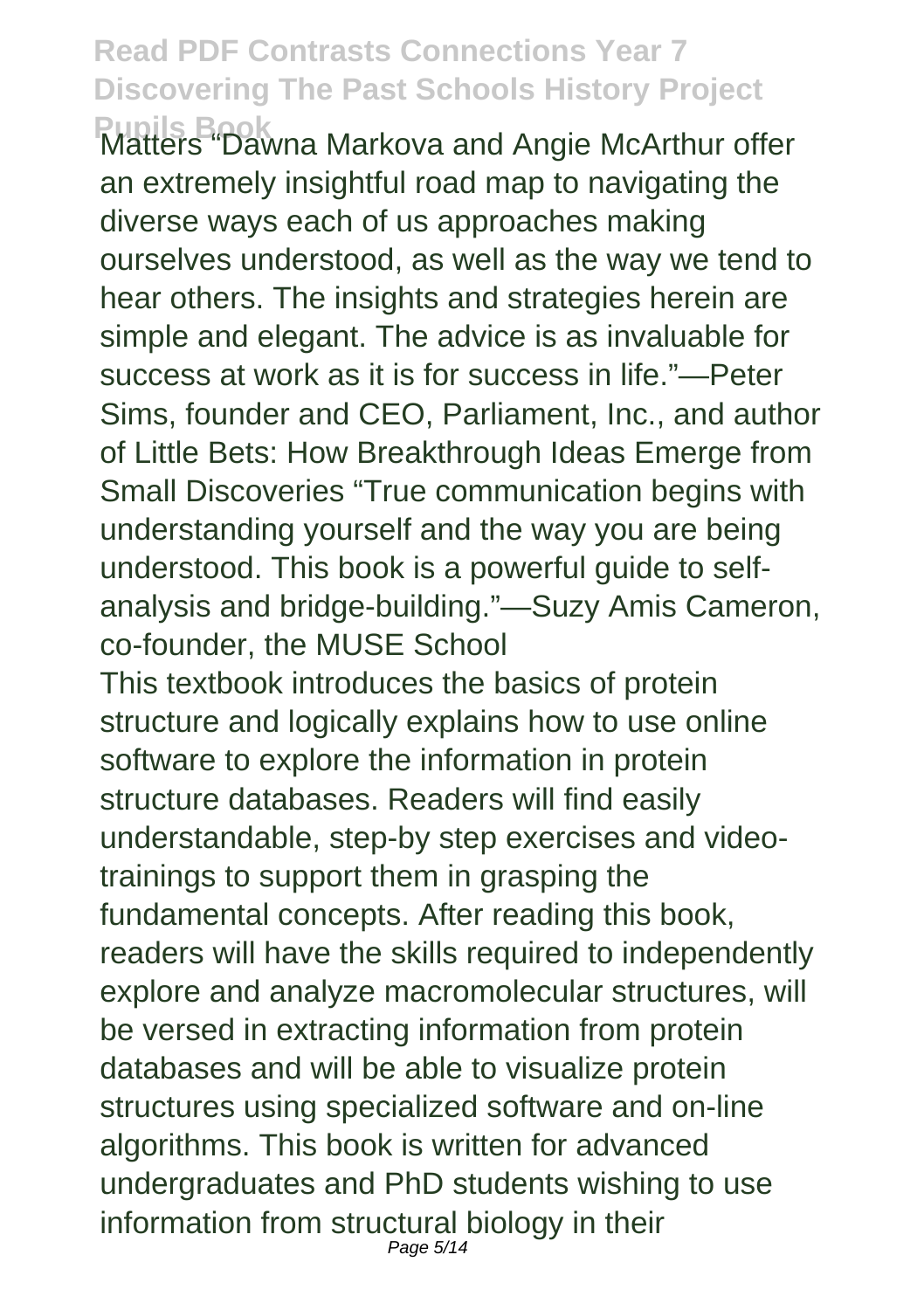Pupils Book<br>assignments and research and will be a valuable source of information for all those interested in applied and theoretical aspects of structural biology. This book examines how and why, in the context of International Relations, children's subjecthood has all too often been relegated to marginal terrains and children themselves automatically associated with the need for protection in vulnerable situations: as child soldiers, refugees, and conflated with women, all typically with the accent on the Global South. Challenging us to think critically about childhood as a technology of global governance, the authors explore alternative ways of finding children and their agency in a more central position in IR, in terms of various forms of children's activism, children and climate change, children and security, children and resilience, and in their inevitable role in governing the future. Focusing on the problems, pitfalls, promises, and prospects of addressing children and childhoods in International Relations, this book places children more squarely in the purview of political subjecthood and hence more centrally in IR. The Discovering the Past series is an integrated series of colour textbooks that offers enquiry-based tasks. Contrasts and Connections is a Schools' History Project core textbook, designed for Year 7. Included are units on the Roman Empire, Medieval Realms and Islamic civilizations.

Real-world problem solving extends the Discovery Page  $6/14$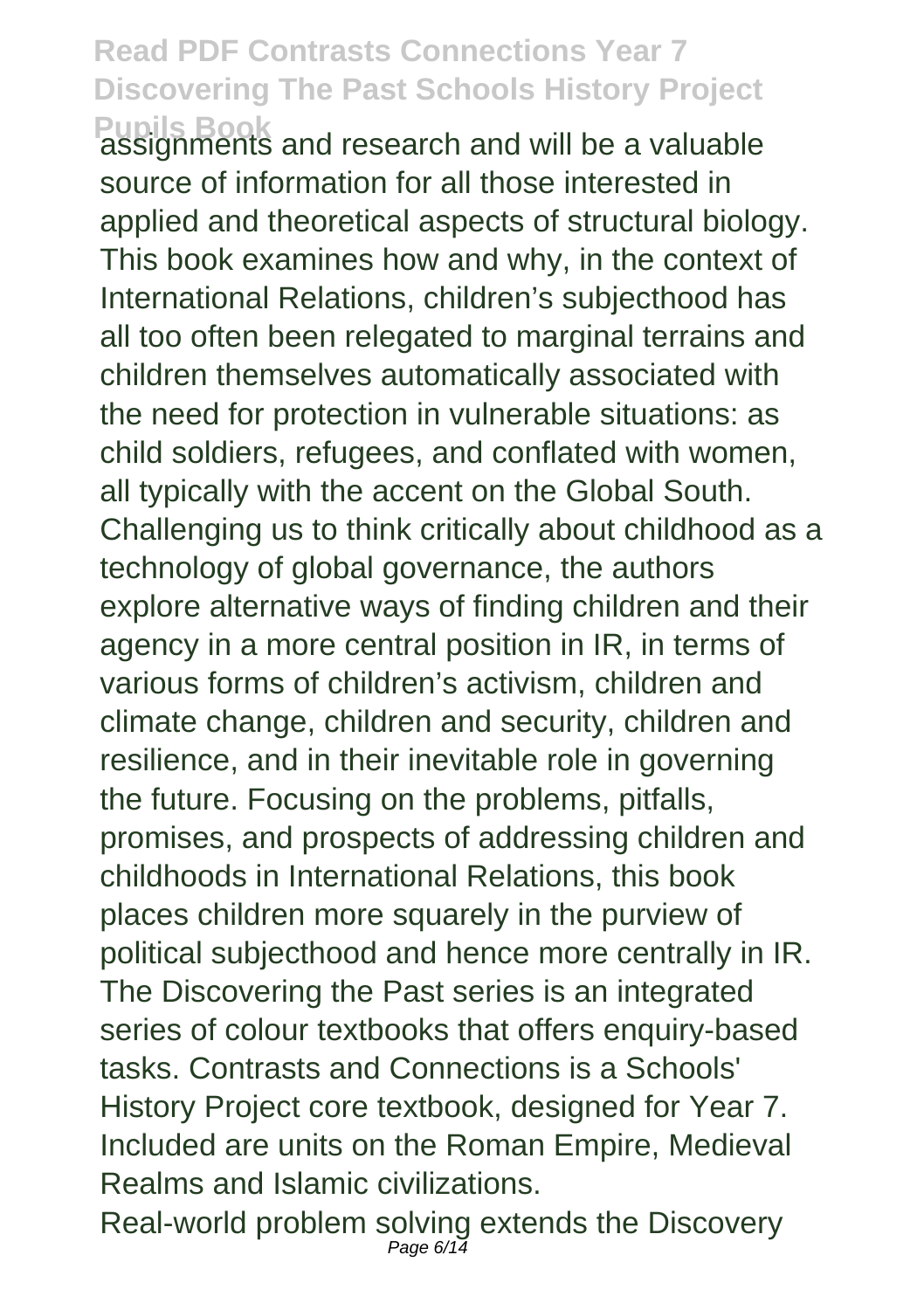**Pupils Book** Channel School applications in each chapter of the student book. Blackline Masters can be used independently or in conjunction with the Discovery Channel School Video.

"Past study of Rom 1:16-3:26 focuses on individual salvation or on social relations and also produces a host of interpretative quandaries. Marcus A. Mininger develops a new approach, which includes but goes beyond these foci, by unearthing the theme of revelation that runs throughout Paul's argument largely unnoticed. More than a proof of sin or of social equality, Paul provides a survey of numerous visible revelations, in which otherwise invisible realities like God's wrath, the power of sin, and God's righteousness are seen through the observable effects they produce in different people. Read this way, the rationale of Paul's argument becomes quite clear, including for "problem texts" like Rom 2 and 3:1-8, as Paul proves that the gospel, not the law, overcomes sin's power and that God's righteousness always exists in contrast to the human condition in this age." -- ‡c From publisher's description.

Analysis, assessment, and data management are core competencies for operation research analysts. This volume addresses a number of issues and developed methods for improving those skills. It is an outgrowth of a conference held in April 2013 at the Hellenic Military Academy, and brings together a broad variety of mathematical methods and theories with several applications. It discusses directions and pursuits of scientists that pertain to engineering sciences. It is also presents the theoretical background required for algorithms and techniques applied to a large variety of concrete problems. A number of open questions as well as new future areas are also highlighted. This book will appeal to operations research analysts, engineers, community decision Page 7/14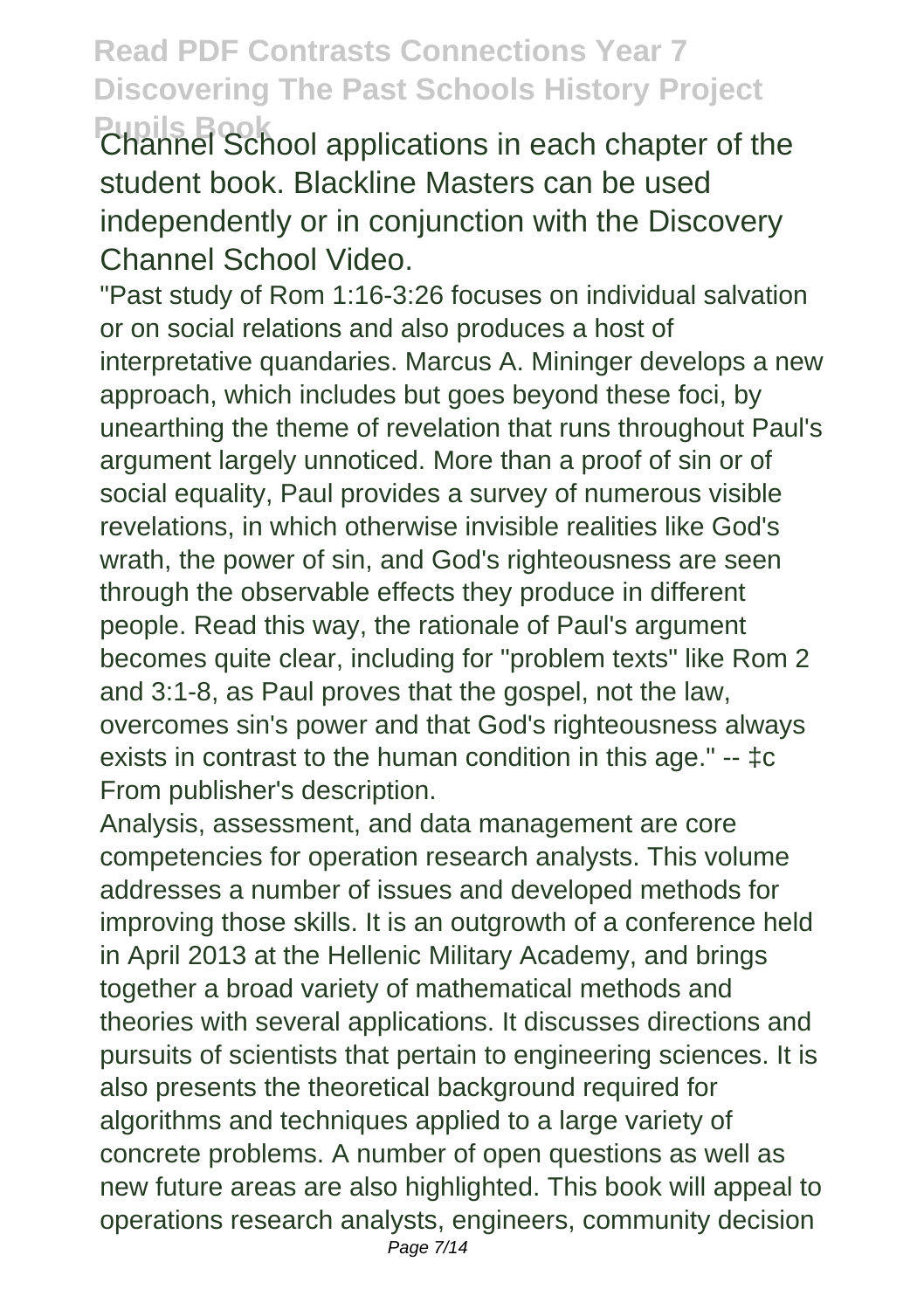**Pupils Book** makers, academics, the military community, practitioners sharing the current "state-of-the-art," and analysts from coalition partners. Topics covered include Operations Research, Games and Control Theory, Computational Number Theory and Information Security, Scientific Computing and Applications, Statistical Modeling and Applications, Systems of Monitoring and Spatial Analysis. The Drug Discovery Handbook gives professionals a tool tofacilitate drug discovery by bringing together, for the first timein one resource, a compendium of methods and techniques that needto be considered when developing new drugs. This comprehensive, practical guide presents an explanation of thelatest techniques and methods in drug discovery, including: Genomics, proteomics, high-throughput screening, and systemsbiology Summaries of how these techniques and methods are used todiscover new central nervous system agents, antiviral agents,respiratory drugs, oncology drugs, and more Specific approaches to drug discovery, including problems thatare encountered, solutions to these problems, and limitations ofvarious methods and techniques The thorough coverage and practical, scientifically validproblem-solving approach of Drug Discovery Handbook will serve asan invaluable aid in the complex task of developing new drugs.

With its encouraging tone, careful explanations, and abundance of carefully sequenced and incrementally challenging exercise sets, Odyssey enables readers to view writing as a means of discovering more about themselves and their surroundings. The text's organization and self-contained chapters within each part ensure cumulative skill development and allow flexibility in course design. In every chapter, the book offers a progression of exercises that begin with comprehension and practice of fundamental concepts. Some exercise sets focus on invention and the writing of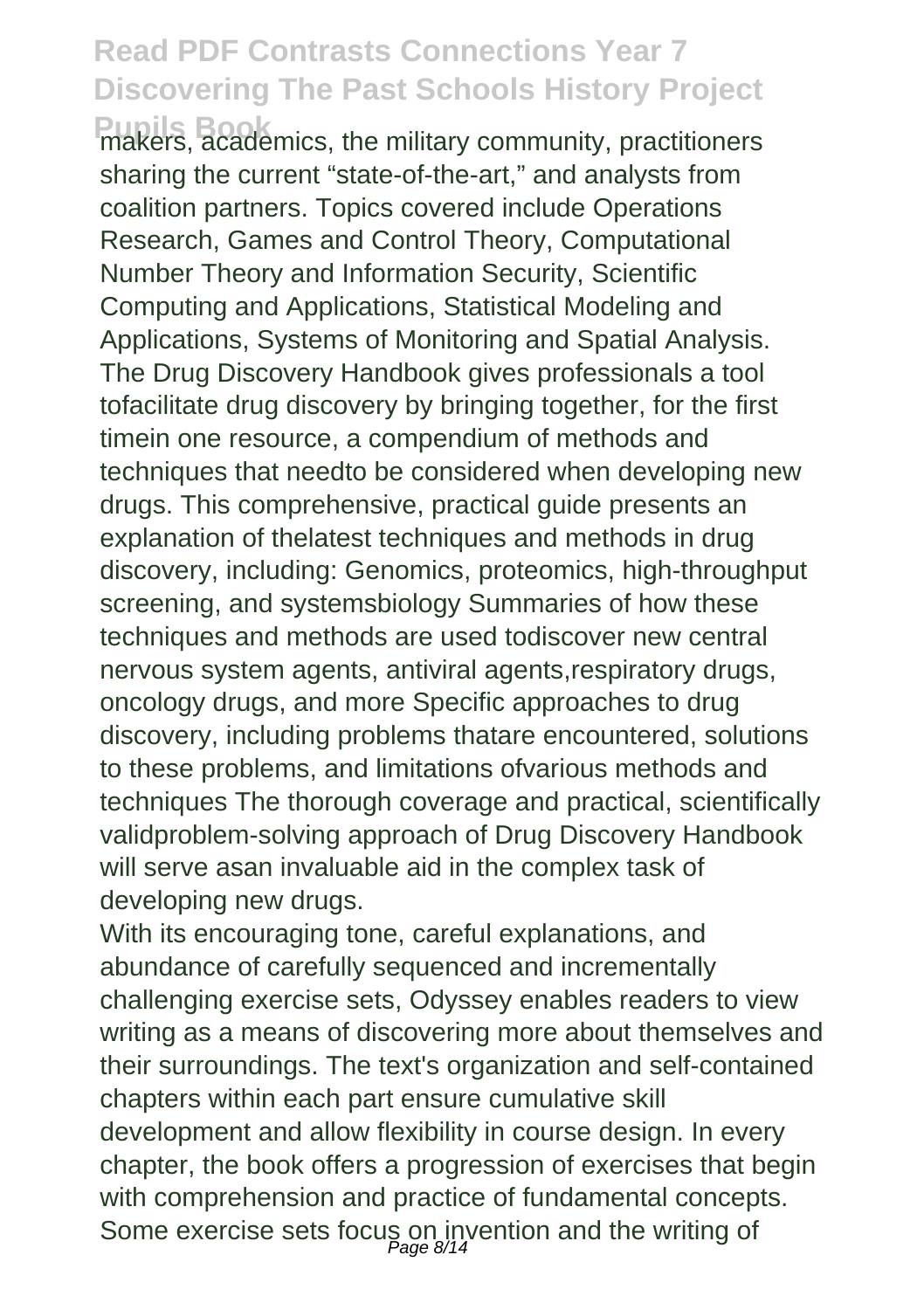**Pupils Book** short pieces. Readers can then proceed to exercises that call for critical thinking, drafting, and revision. Grammar, mechanics, and punctuation chapters conclude with summary editing exercises that call upon readers to use all the grammar and sentence skills learned in the chapter. Many chapters contain a pair of Discovering Connections exercises. The first, which falls early in the chapter, is a prewriting assignment with an array of topic possibilities. The second is a drafting and revision exercise based upon the prewriting and calls for peer review. For those interested in developing their writing skills at the paragraph to essay level. This is the Schools History Project's core text for National Curriculum history in Year 7. This book covers two core study

units - the Roman Empire and medieval realms (along with a supplementary unit on Islamic civilizations). It builds on links between the three units to provide a culturally balanced and coherent scheme of work for the first year of Key Stage 3. The 5-volume proceedings, LNAI 12457 until 12461 constitutes the refereed proceedings of the European Conference on Machine Learning and Knowledge Discovery in Databases, ECML PKDD 2020, which was held during September 14-18, 2020. The conference was planned to take place in Ghent, Belgium, but had to change to an online format due to the COVID-19 pandemic. The 232 full papers and 10 demo papers presented in this volume were carefully reviewed and selected for inclusion in the proceedings. The volumes are organized in topical sections as follows: Part I: Pattern Mining; clustering; privacy and fairness; (social) network analysis and computational social science; dimensionality reduction and autoencoders; domain adaptation; sketching, sampling, and binary projections; graphical models and causality; (spatio-) temporal data and recurrent neural networks; collaborative filtering and matrix completion. Part II: deep learning optimization and theory;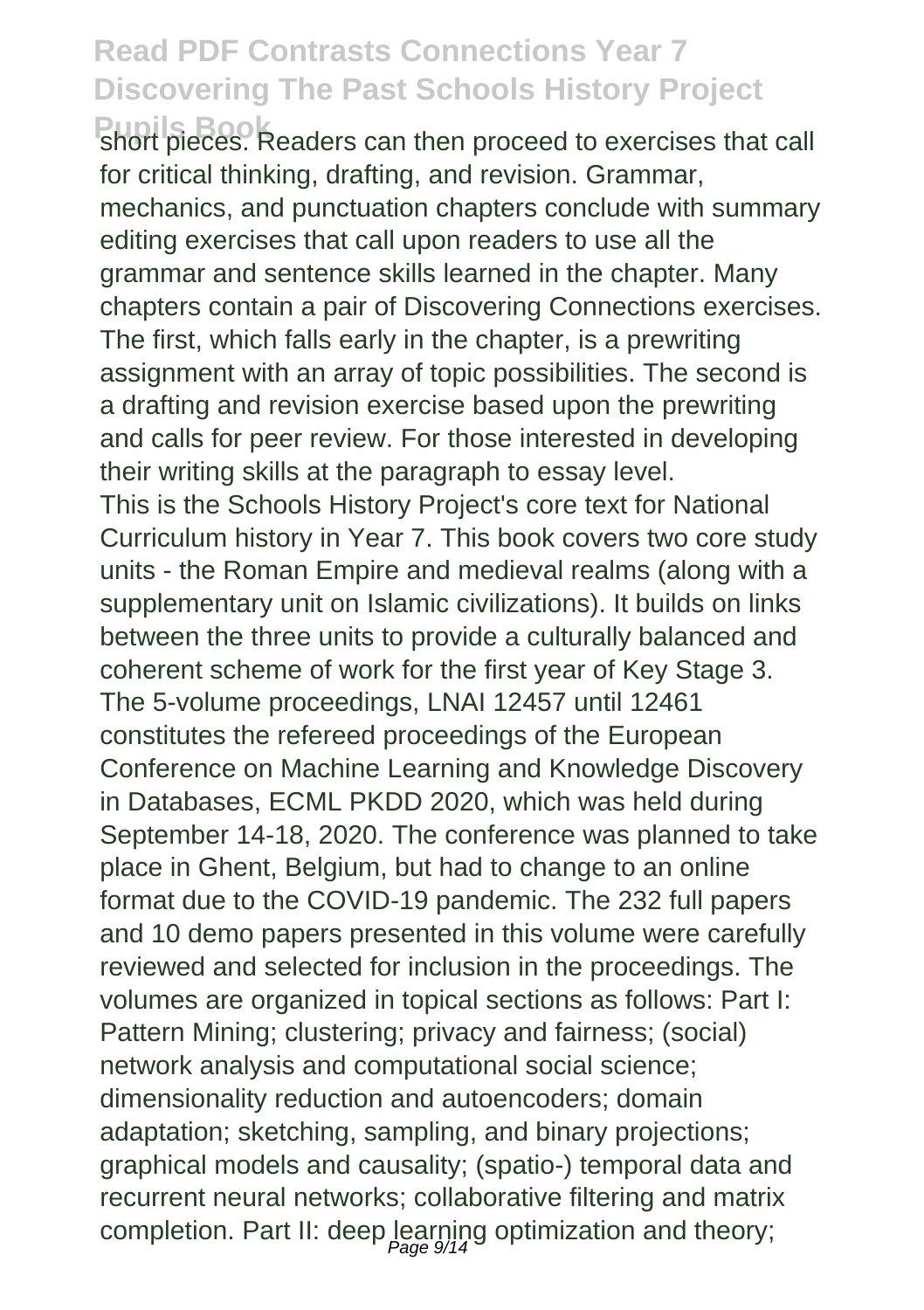Pupils Book; adversarial learning; federated learning; Kernel methods and online learning; partial label learning; reinforcement learning; transfer and multi-task learning; Bayesian optimization and few-shot learning. Part III: Combinatorial optimization; large-scale optimization and differential privacy; boosting and ensemble methods; Bayesian methods; architecture of neural networks; graph neural networks; Gaussian processes; computer vision and image processing; natural language processing; bioinformatics. Part IV: applied data science: recommendation; applied data science: anomaly detection; applied data science: Web mining; applied data science: transportation; applied data science: activity recognition; applied data science: hardware and manufacturing; applied data science: spatiotemporal data. Part V: applied data science: social good; applied data science: healthcare; applied data science: e-commerce and finance; applied data

science: computational social science; applied data science: sports; demo track. .

Since its original publication in 1979. The Possibility of Naturalism has been one of the most influential works in contemporary philosophy of science and social science. It is one of the cornerstones of the critical realist position, which is now widely seen as offering perhaps the only viable alternative to positivism and post positivism. This fourth edition contains a new foreword from Mervyn Hartwig, who is founding editor of the Journal of Critical Realism and editor and principal author of the Dictionary of Critical Realism. Modern knowledge discovery methods enable users to discover complex patterns of various types in large information repositories. However, the underlying assumption has always been that the data to which the methods are applied to originates from one domain. The focus of this book, and the BISON project from which the contributions are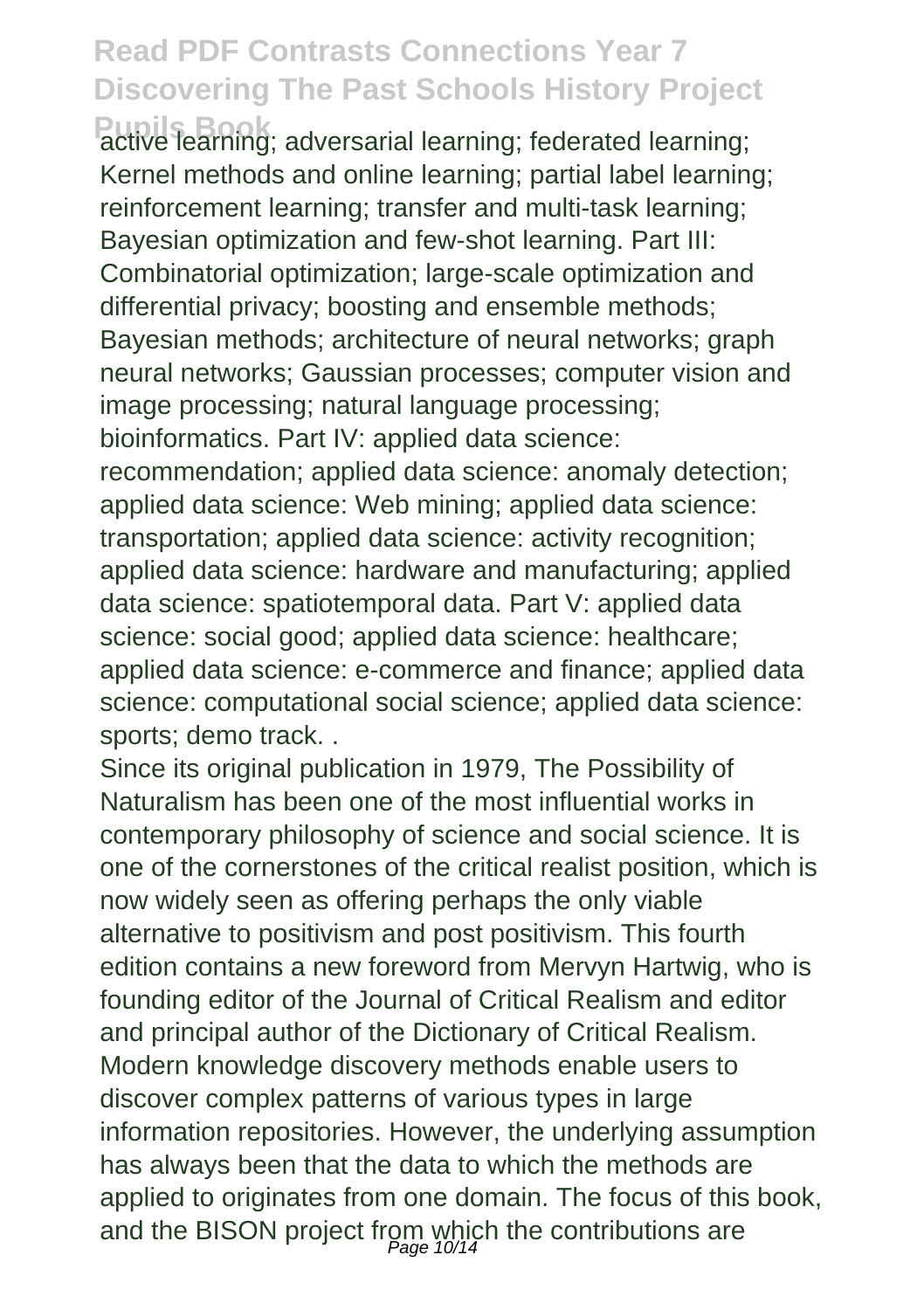**Pupils Book** originating, is a network based integration of various types of data repositories and the development of new ways to analyse and explore the resulting gigantic information networks. Instead of finding well defined global or local patterns they wanted to find domain bridging associations which are, by definition, not well defined since they will be especially interesting if they are sparse and have not been encountered before. The 32 contributions presented in this state-of-the-art volume together with a detailed introduction to the book are organized in topical sections on bisociation; representation and network creation; network analysis; exploration; and applications and evaluation.

Learning and teaching is an integrated process, and theory and practice cannot be separated. As in the previous Australasian edition, Educational Psychology 3e continues to emphasise the educational implications and applications of child development, cognitive science, learning and teaching. Recurring themes throughout the text include ideas about education; social and socio-cultural aspects of education; schools, families and community; development, learning and curriculum; and effective teaching. Author Kay Margetts incorporates Australasian perspectives and applications using the work of Australasian researchers and teachers.

Numerous examples, case studies, guidelines and practical tips from experienced teachers are used in the text to explore the connections between knowledge, understanding and practice.

One versatile resource to address the issues dealing with literacy in a cross curricular context.

The Developing Core Literacy Proficiencies program is an integrated set of English Language Arts/Literacy units spanning grades 6-12 that provide student-centered instruction on a set of literacy proficiencies at the heart of the Common Core State Standards (CCSS). Reading Closely for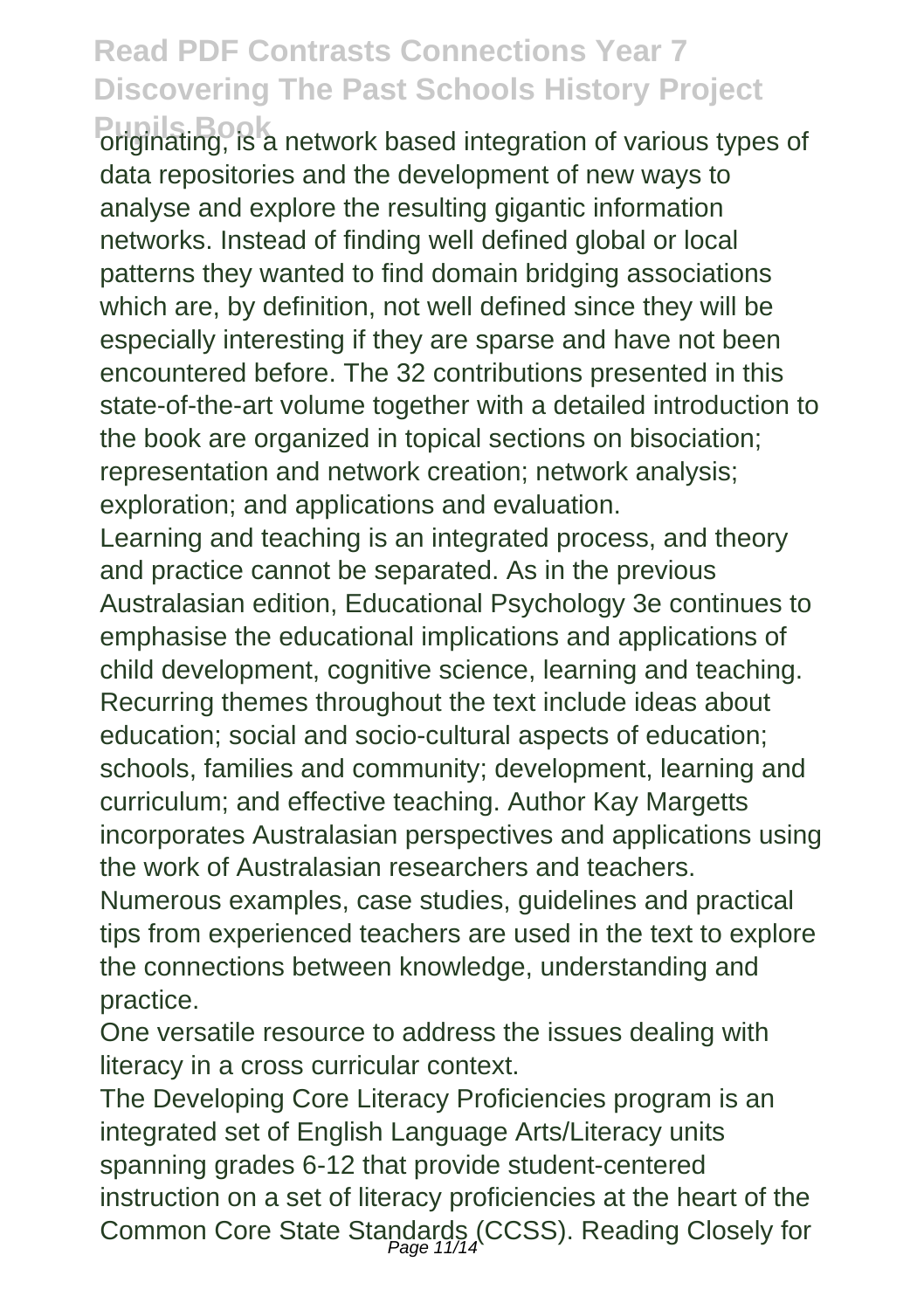**Pupils Book** Textual Details Making Evidence-Based Claims Making Evidence-Based Claims about Literary Technique (Grades 9-12) Researching to Deepen Understanding Building Evidence-Based Arguments The program approaches literacy through the development of knowledge, literacy skills, and academic habits. Throughout the activities, students develop their literacy along these three paths in an integrated, engaging, and empowering way. Knowledge: The texts and topics students encounter in the program have been carefully selected to expose them to rich and varied ideas and perspectives of cultural significance. These texts not only equip students with key ideas for participating knowledgeably in the important discussions of our time, but also contain the complexity of expression necessary for developing collegeand career-ready literacy skills. Literacy Skills: The program articulates and targets instruction and assessment on twenty CCSS-aligned literacy skills ranging from "making inferences" to "reflecting critically." Students focus on this set of twenty skills throughout the year and program, continually applying them in new and more sophisticated ways. Academic Habits: The program articulates twelve academic habits for students to develop, apply, and extend as they progress through the sequence of instruction. Instructional notes allow teachers to introduce and discuss academic habits such as "preparing" and "completing tasks" that are essential to students' success in the classroom. The program materials include a comprehensive set of instructional sequences, teacher notes, handouts, assessments, rubrics, and graphic organizers designed to support students with a diversity of educational experiences and needs. The integrated assessment system, centered around the literacy skills and academic habits, allows for the coherent evaluation of student literacy development over the course of the year and vertically across all grade levels.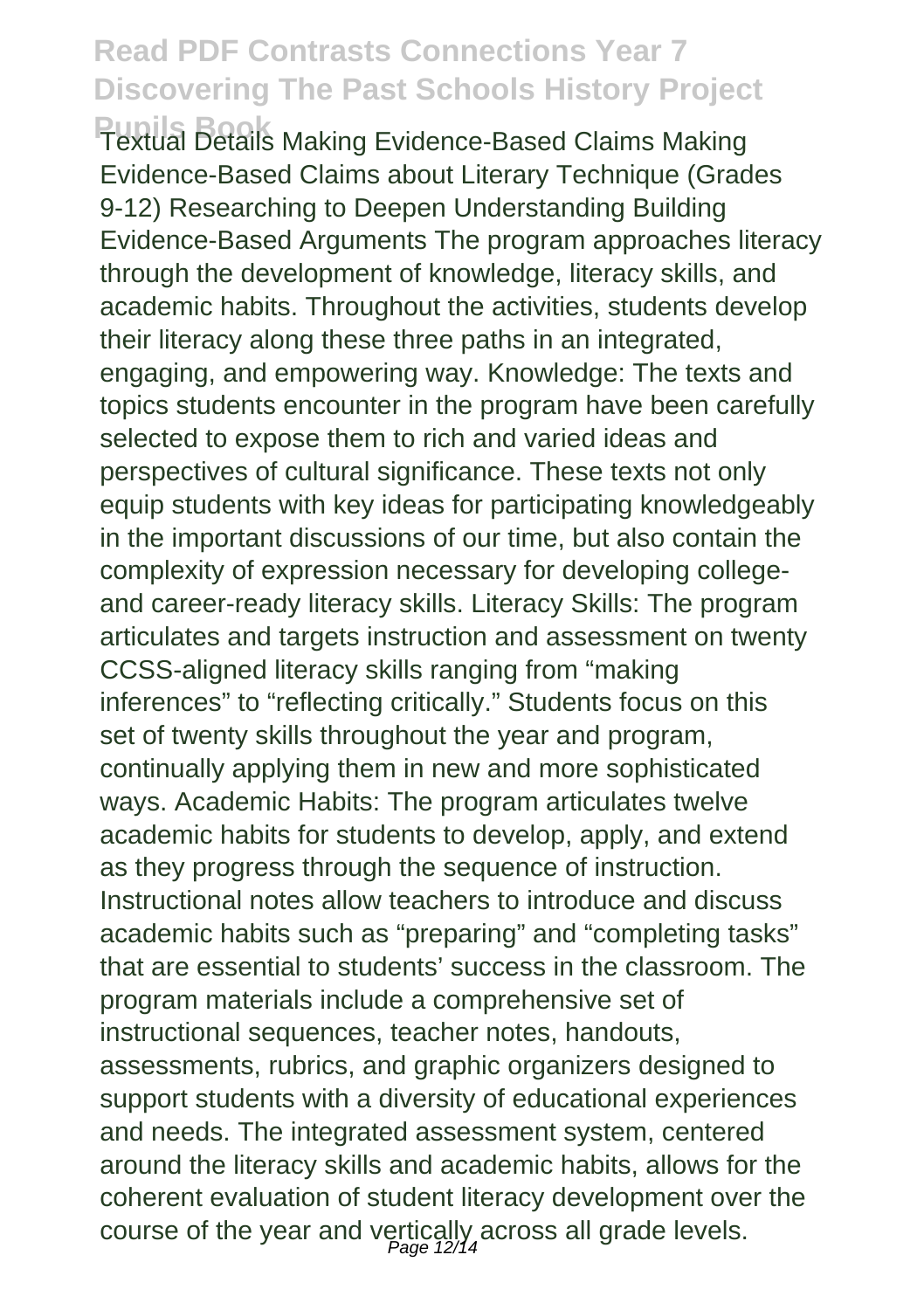**Pupils Book** This book and its sister volume, LNAI 3613 and 3614, constitute the proce- ings of the Second International Conference on Fuzzy Systems and Knowledge Discovery (FSKD 2005), jointly held with the First International Conference on Natural Computation (ICNC 2005, LNCS 3610, 3611, and 3612) from - gust 27–29, 2005 in Changsha, Hunan, China. FSKD 2005 successfully attracted 1249 submissions from 32 countries/regions (the joint ICNC-FSKD 2005 received 3136 submissions). After rigorous reviews, 333 high-quality papers, i. e. , 206 long papers and 127 short papers, were included in the FSKD 2005 proceedings, rresenting an acceptance rate of 26. 7%. The ICNC-FSKD 2005 conference featured the most up-to-date research sults in computational algorithms inspired from nature, including biological, e- logical, and physical systems. It is an exciting and emerging interdisciplinary area in which a wide range of techniques and methods are being studied for dealing with large, complex, and dynamic problems. The joint conferences also promoted cross-fertilization over these exciting and yet closely-related areas, which had a signi?cant impact on the advancement of these important technologies. Speci?c areas included computation with words, fuzzy computation, granular com- tation, neural computation, quantum computation, evolutionary computation, DNA computation, chemical computation, information processing in cells and tissues, molecular computation, arti?cial life, swarm intelligence, ants colony, arti?cial immune systems, etc. , with innovative applications to knowledge d- covery, ?nance, operations research, and more.

This book constitutes the revised selected papers from the 5th IFIP WG 2.6 International Symposium on Data-Driven Process Discovery and Analysis, SIMPDA 2015, held in Vienna, Austria in December 2015. The 8 papers presented in this volume were carefully reviewed and selected from 22